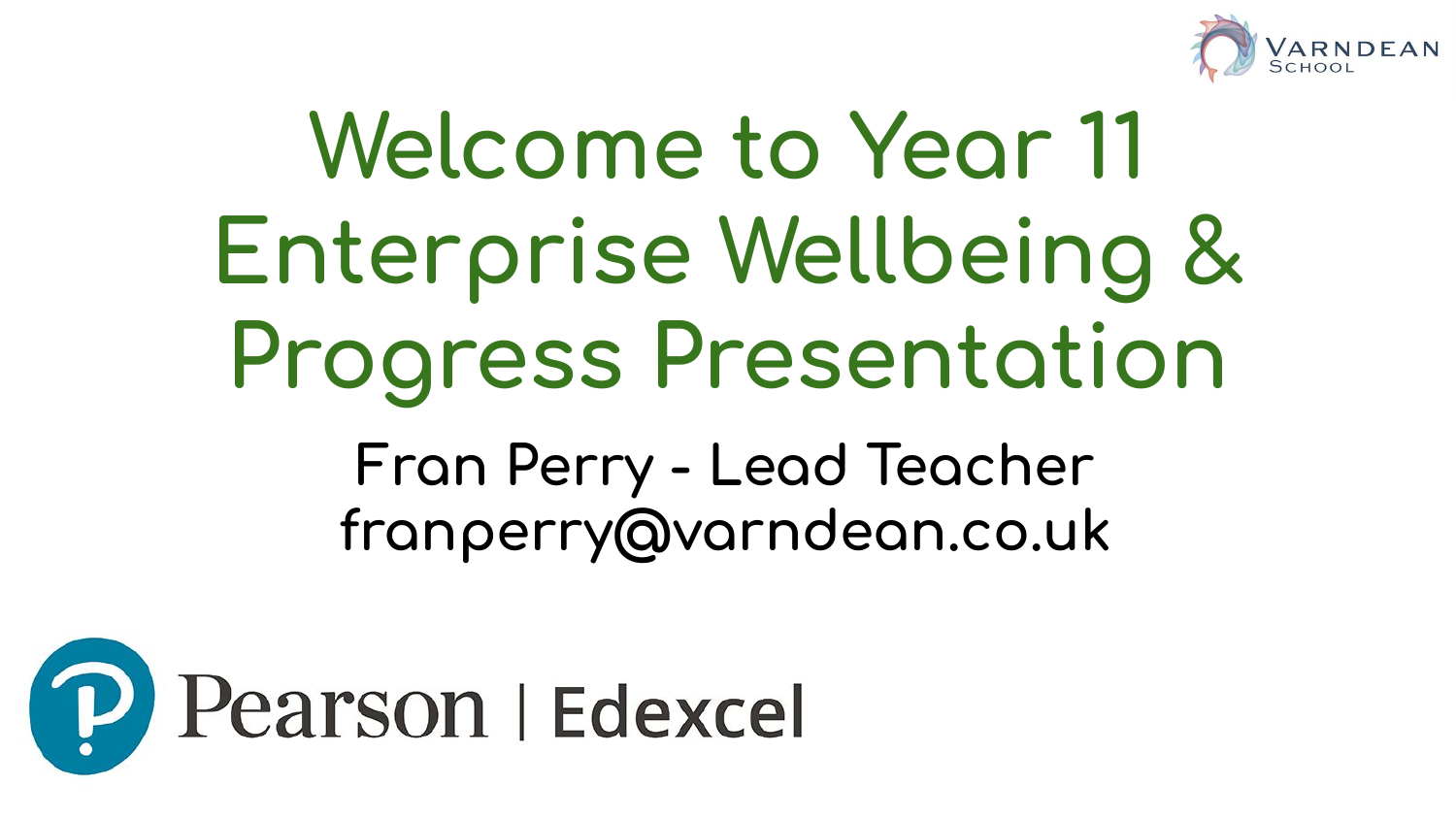# **BTEC TECH in Enterprise Course**

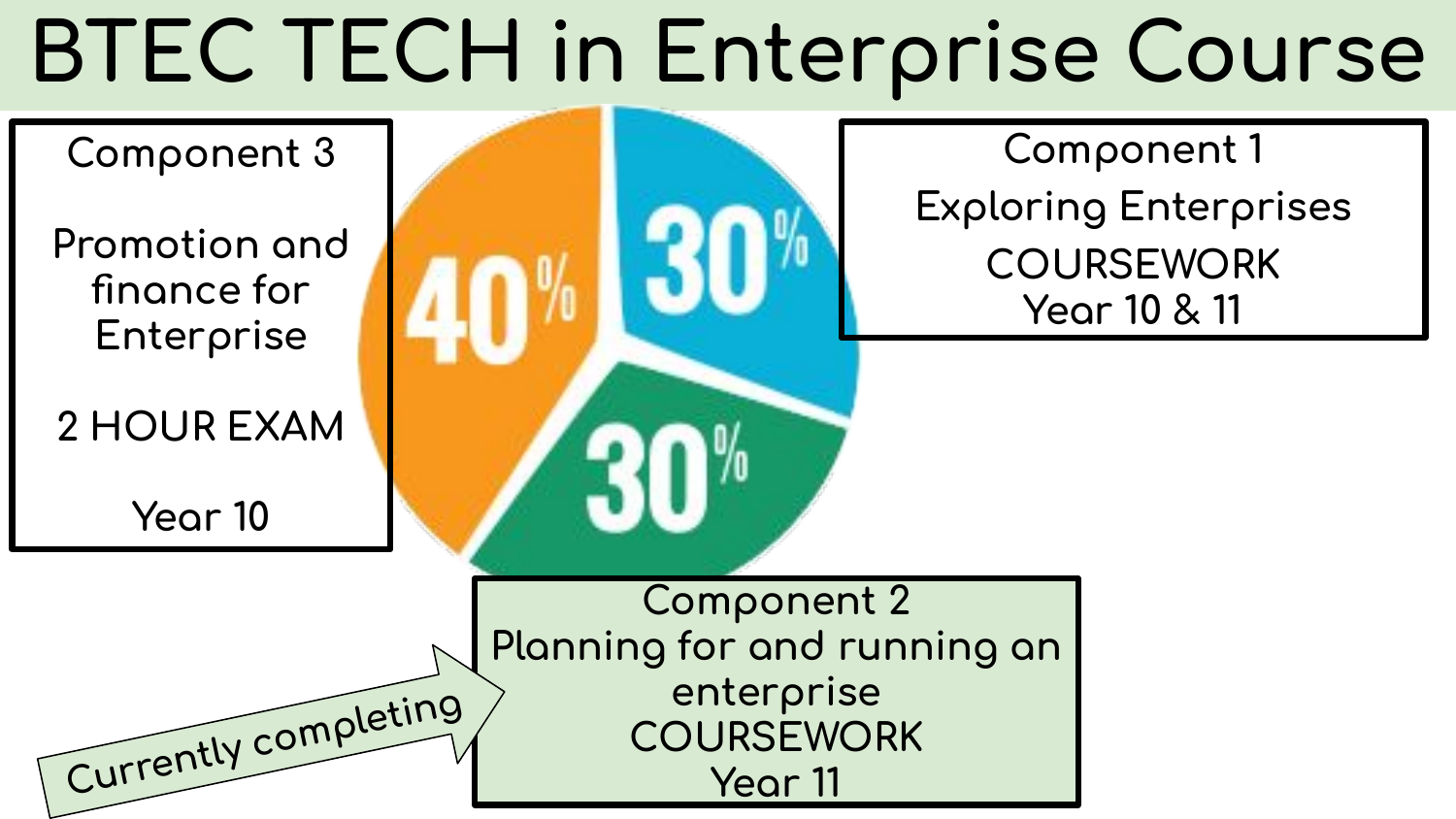#### Year 11 Enterprise students are starting to work on: **Component 2**



### Planning for and Pitching an Enterprise Activity

Aim: explore ideas, plan and pitch a micro–enterprise activity to an audience, and use feedback to review their business plan.

**During Component 2, students will** 

- $\bullet$  explore ideas and plan for a micro–enterprise activity
- pitch a micro–enterprise and the self-reflection skills. activity
- $\bullet\;$  review their own pitch for a micro–enterprise activity

earson | Edexcel

• develop their planning and research, presentation, communication and

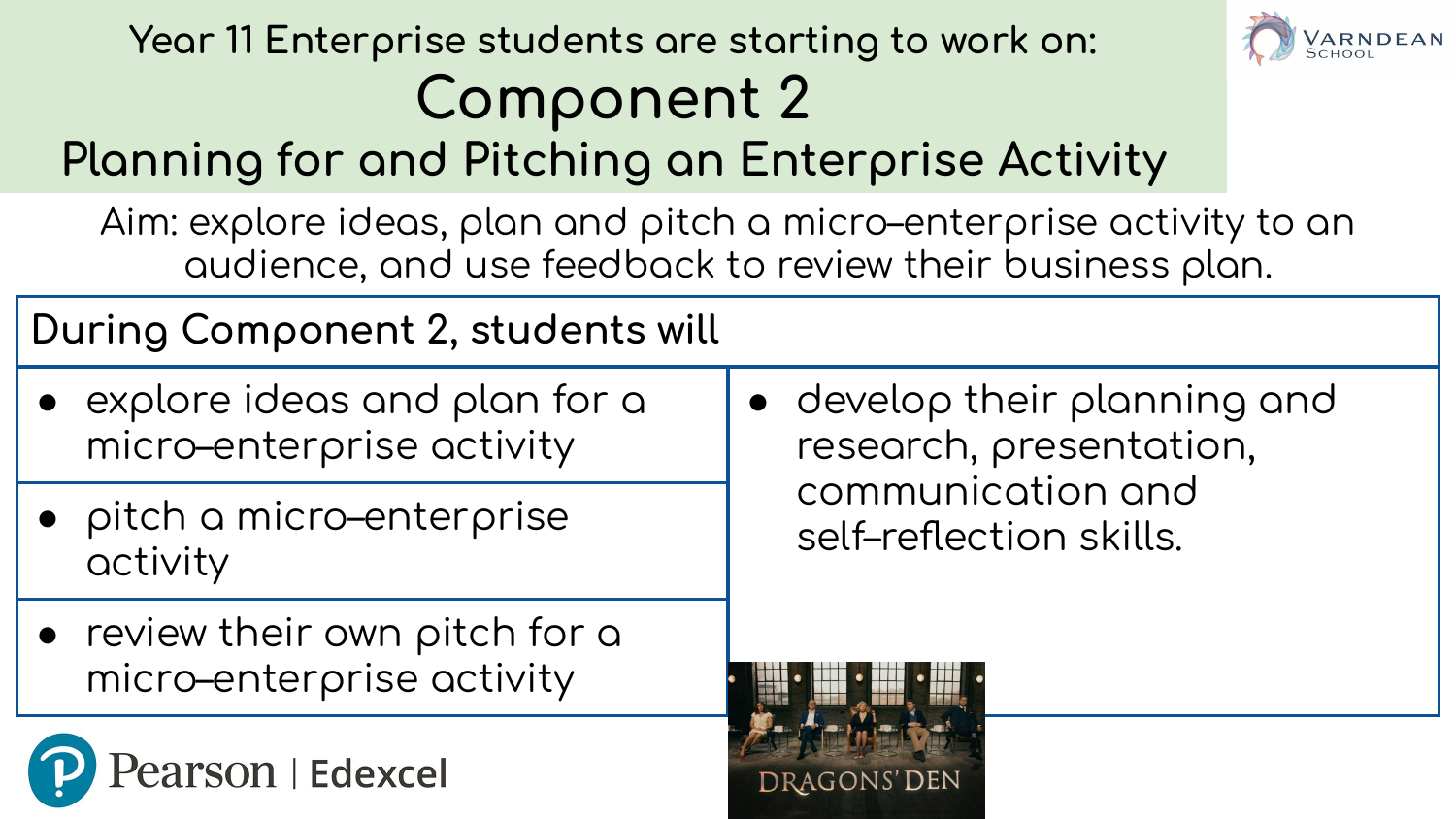## **Vocational Scenario or Context**



One way of exploring how enterprise works is to plan your own micro-enterprise activity. You have seen a competition advertised that involves planning and pitching a micro-enterprise activity and have decided to take part. The winner of the competition will become a weekend trader at the Open Market, Brighton.

The first stage of the competition requires you to develop a plan for a realistic micro-enterprise activity. You will later pitch your idea to potential investors and carry out a review on its success.

Students are given this is hypothetical scenario.

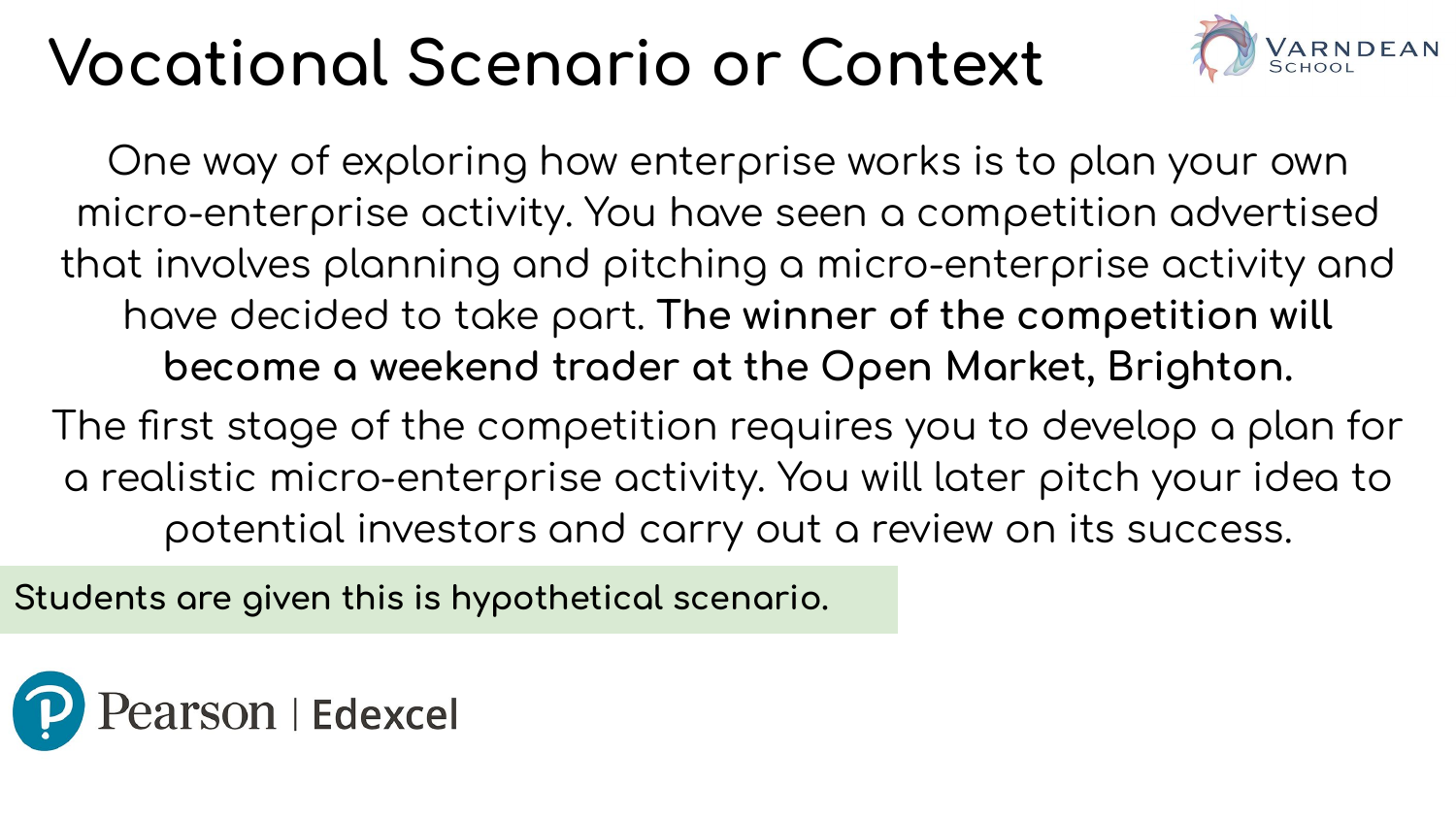|                                        | Year 11 Enterprise Students are the Marn DEAN |  |  |  |  |  |
|----------------------------------------|-----------------------------------------------|--|--|--|--|--|
| currently writing an overview of their |                                               |  |  |  |  |  |
| three ideas and their advantages       |                                               |  |  |  |  |  |
| and disadvantages for each idea        |                                               |  |  |  |  |  |
|                                        | Describe three potential ideas for            |  |  |  |  |  |
| <b>A.2P1</b>                           | micro-enterprise activities                   |  |  |  |  |  |
|                                        | obtained using market research.               |  |  |  |  |  |
|                                        |                                               |  |  |  |  |  |

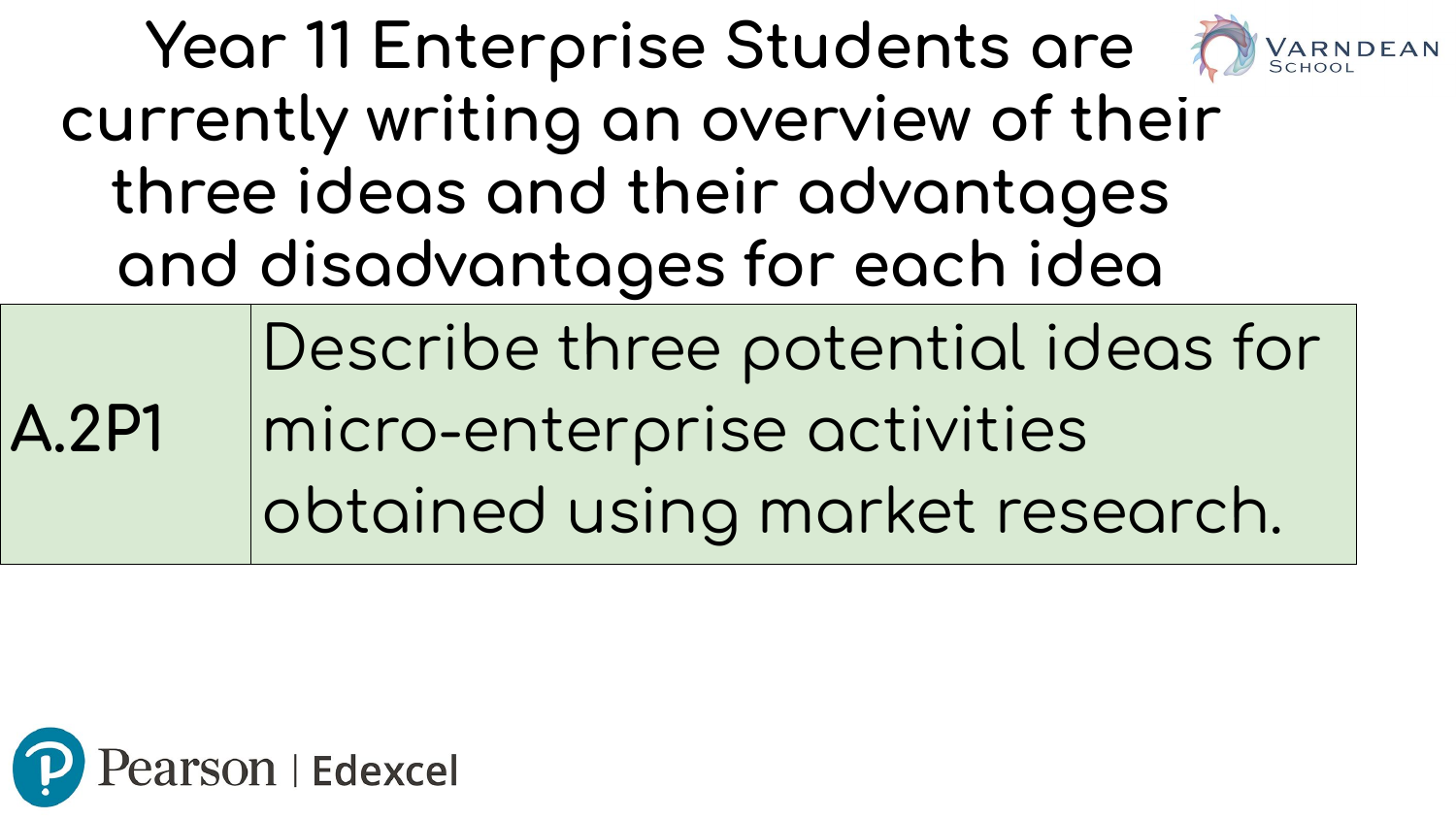### **BTEC TECH in Enterprise Year 11 Assessment Plan 2020**



| Unit No &<br>Title                                                     | Learning<br>Aim                                                   | Assessment<br>Criteria                                          | Hand Out<br>Date | Hand In<br>Date |
|------------------------------------------------------------------------|-------------------------------------------------------------------|-----------------------------------------------------------------|------------------|-----------------|
| Component 2:<br>Planning for and<br>Pitch an<br>Enterprise<br>activity | A Explore ideas<br>and plan for a<br>micro-enterprise<br>activity | A.1P1, A.1P2, A.1M1,<br>A.1M2, A.2P1,<br>A.2P2, A.2M1,<br>A.2D1 | 10/1/2022        | 07/2/2022       |
| Component 2:<br>Planning for and<br>Pitch an<br>Enterprise<br>activity | B: Pitch a<br>micro-enterprise<br>activity                        | B.2 P3, B.2M3,<br>B.2D2, B.1P3,<br><b>B.1M3</b>                 | 7/3/2022         | 28/3/2022       |
| Component 2:<br>Planning for and<br>Pitch an<br>Enterprise<br>activity | C: Review own<br>pitch for a<br>micro-enterprise<br>activity.     | C.1P4, C.1P5,<br>C.1M4, C.1M5,<br>C.2P4, C.2P5,<br>C.2M3, C.2D3 | 9/5/2022         | 23/5/2022       |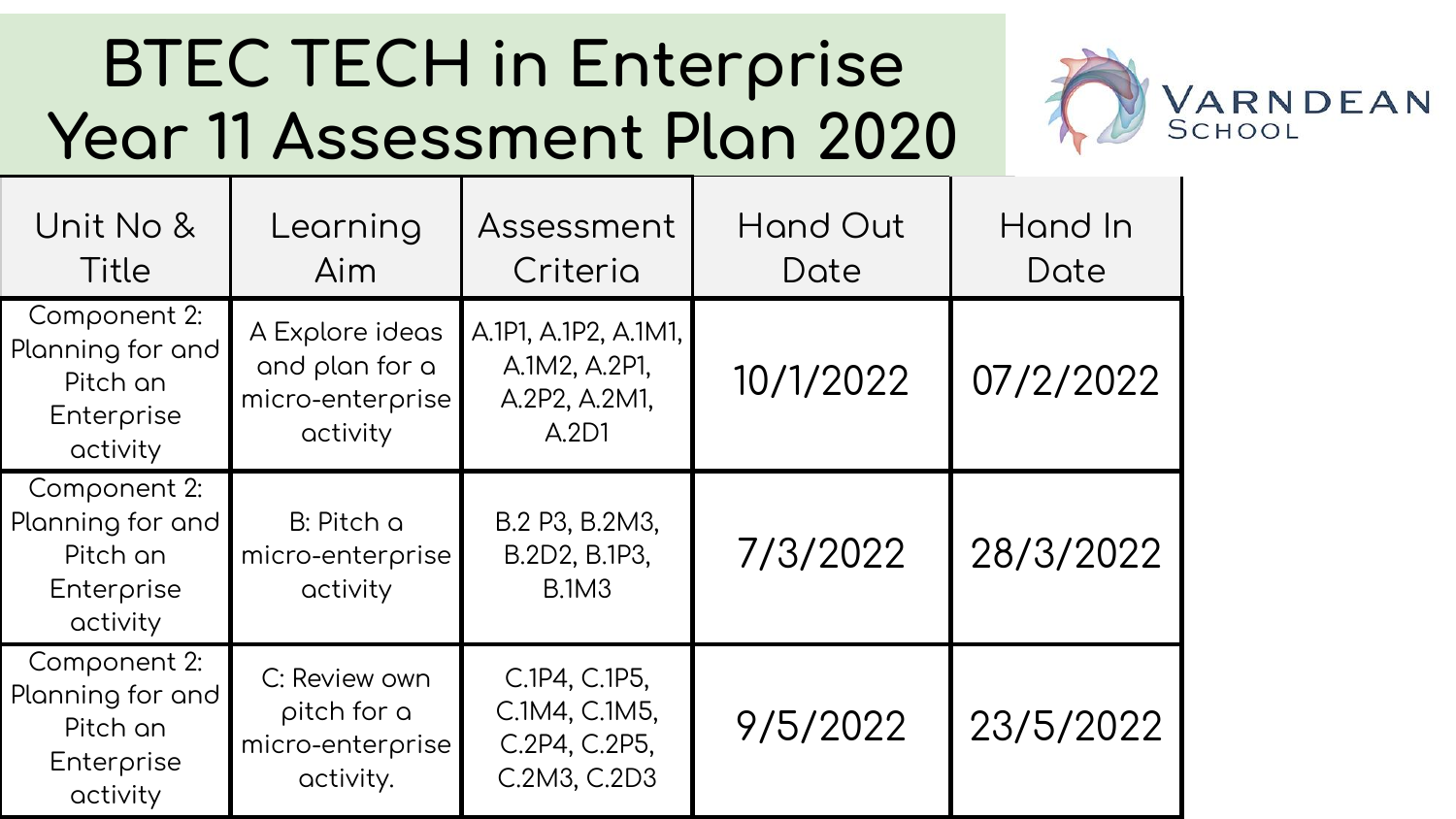

#### The plan is complete the course before May holf term 2022.

Any students that DO-NOT complete the course by then will be expected to attend all enterprise lessons until they complete ALL their coursework.

I will inform parents when students have completed the course.